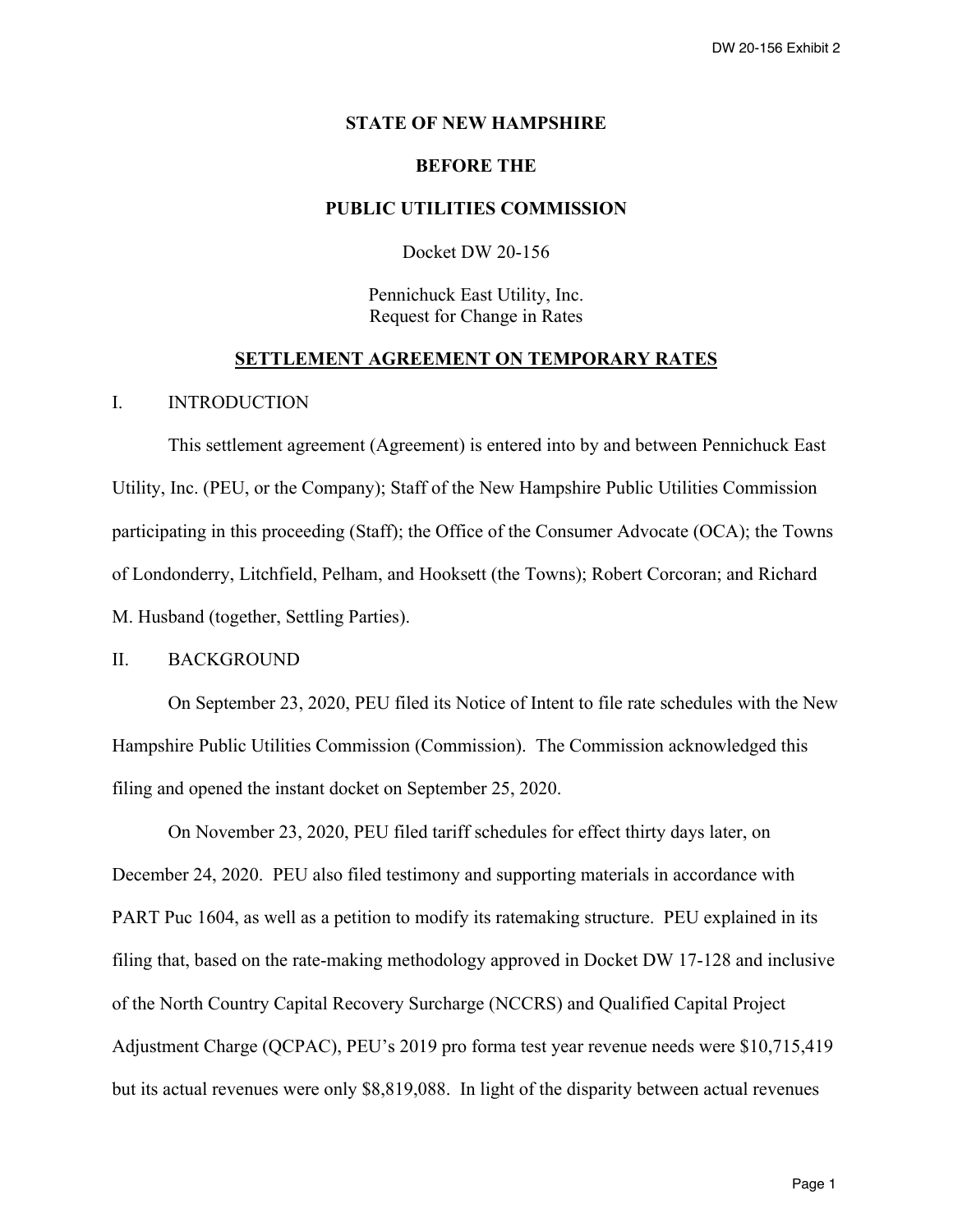and revenues needed to pay its operating expenses and to meet its financial commitments, PEU filed a petition for temporary rates in the event the Commission suspended the taking effect of PEU's requested permanent rate tariffs. Specifically, PEU sought a 15% temporary rate increase, to be effective December 24, 2020, upon approval of PEU's permanent rate request. The Company proposed to implement the temporary rate increase uniformly across all customer classes, with no changes in rate design for those temporary rates.

On November 25, 2020, PEU posted to its website a full copy of its rate filing, tariffs, and temporary rate request, with supporting testimony. Also on that date, PEU posted on its website Answers to Frequently Asked Questions regarding its rate filings. On December 10 and 11, 2020, PEU mailed to each customer actual notice of the rate filing and proposed rates.

On December 11, 2020, the Office of the Consumer Advocate (OCA) filed its notice of participation.

On December 17, 2020, the Commission issued Order No. 26,436, suspending the taking effect of PEU's tariffs. The Commission ordered PEU to publish the order on its web site. The Commission also ordered that any intervention requests be filed no later than January 22, 2021. The Towns of Londonderry, Litchfield, Pelham, and Hooksett (Towns); Ralph G. Boehm; Thomas Boutilier; Christopher E. Burns; Marc Cloutier; Robert Corcoran; Nicole Fordey; Richard M. Husband; Richard Lascelles; Andrew D. Myers; and Mark Vandendyke filed petitions to intervene prior to that deadline. Ms. Fordey subsequently withdrew her intervention.

On December 18, 2020, PEU published the Commission's order on its website and filed with the Commission proof of its posting.

The Commission held a prehearing conference on January 27, 2021 and took all petitions to intervene under advisement. In a technical session following the prehearing conference, Staff,

Page 2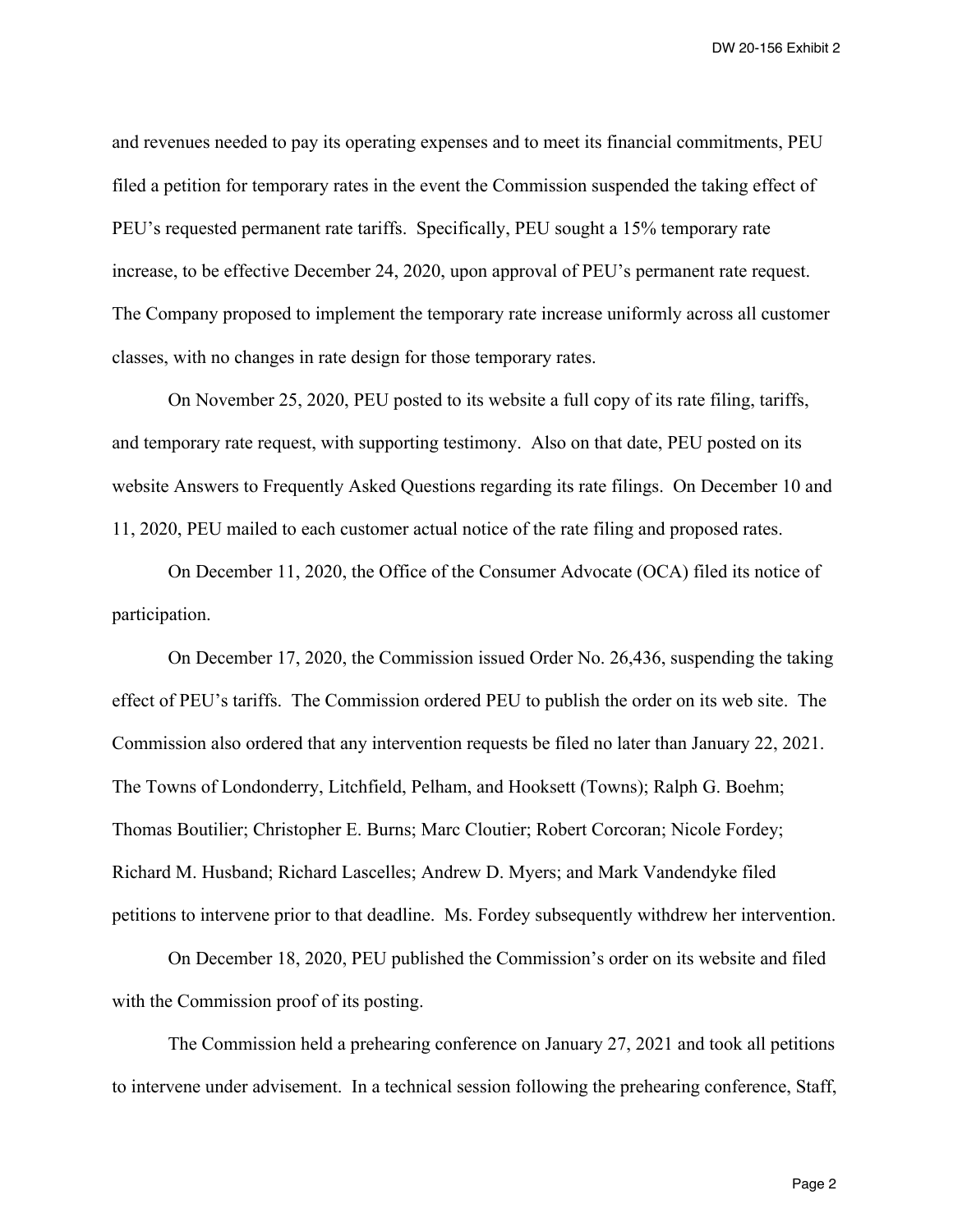PEU, the OCA, and intervenors developed a proposed procedural schedule to govern the proceeding. As directed by the Commission at the prehearing conference, on January 29, 2021, PEU filed its objection as to the proper scope of issues raised by Mr. Husband's petition. On that same day, the OCA filed an objection to PEU's objection. On February 5, 2021, Mr. Husband filed his response to PEU's objection.

On February 2, 2021, Staff filed its report of the technical session as well as the proposed procedural schedule. The Commission approved the schedule by Secretarial Letter dated February 9, 2021. On March 23, 2021, the Commission granted all petitions to intervene and noted that the scope of the proceeding concerned the issues noticed in Order No. 26,436 and that, if an intervenor wished to expand the issues, an appropriate motion to that effect would need to be filed.

On March 23, 2021, Staff and the parties met in a technical session on the subject of temporary rates. This settlement is the product of those discussions. Pursuant to the approved procedural schedule, it is being filed no later than April 27, 2021.

# III. SCOPE OF STIPULATION

A. This Agreement is entered into by the Settling Parties.

B. This Agreement constitutes the Settling Parties' recommendation to the Commission with respect to temporary rates in this docket.

C. Under this Agreement, the Settling Parties agree that this Agreement constitutes resolution of the issues specified herein only.

D. This Agreement shall not be deemed an admission by any Settling Party that any allegation or contention in this proceeding by any Settling Party, other than those specifically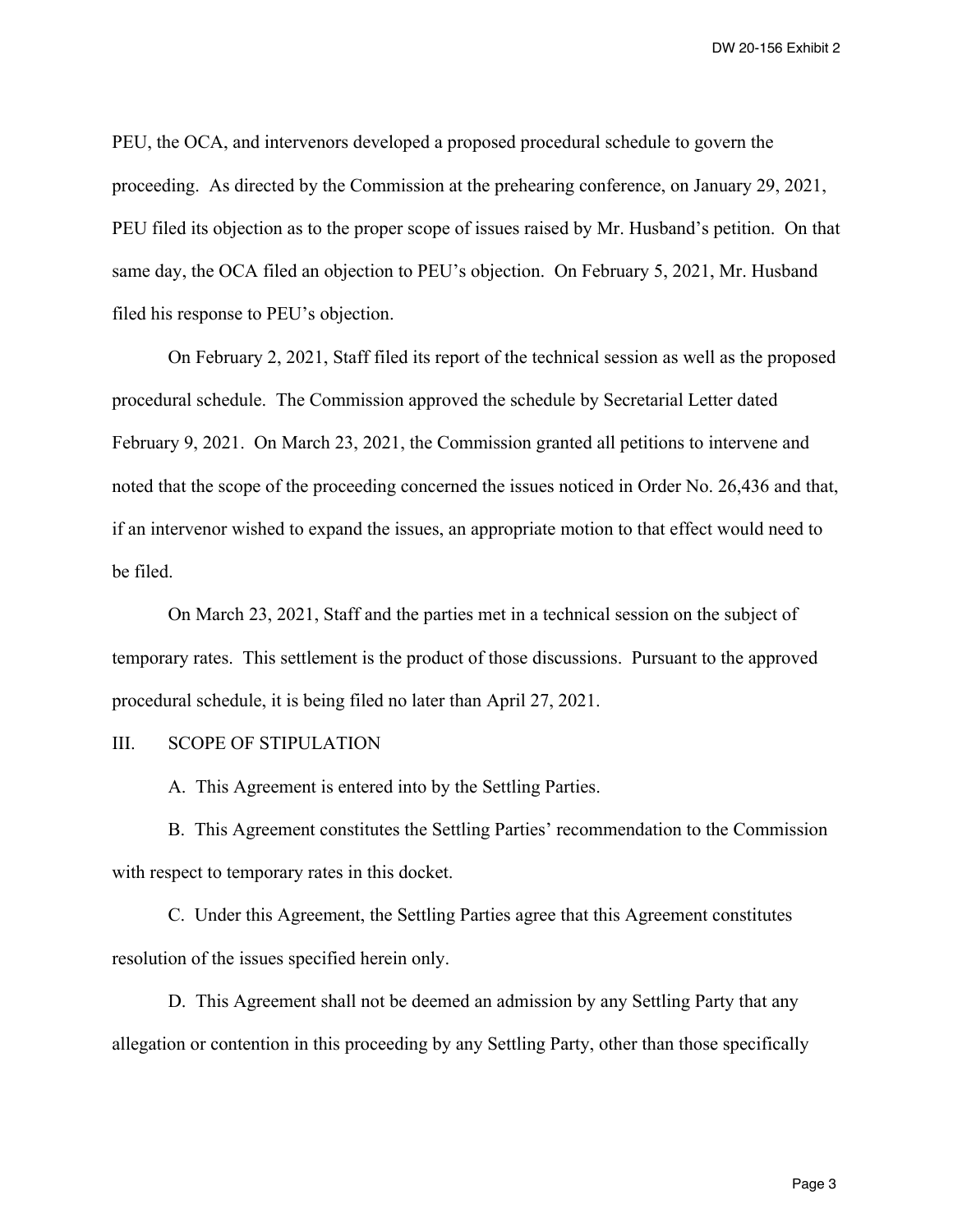agreed to herein, is true and valid. This Agreement shall not be deemed to foreclose any party from taking any position in any future proceedings.

It is specifically understood and agreed in this regard that this Agreement pertaining to proposed temporary rates is signed with a complete reservation of the Settling Parties' rights concerning the final permanent rates determination in this proceeding, that challenges to PEU's proposed permanent rates may be raised and asserted in the final rates segment of this proceeding and that a complete reconciliation shall be provided under R.S.A. 378:29 in the permanent rates determination to address any charges established to be unwarranted under the agreed temporary rates.

E. The Settling Parties agree that all documentation supporting the petition should be admitted as full exhibits for the purpose of consideration of this Agreement and be given the weight the Commission deems appropriate.

#### IV. TERMS OF AGREEMENT

A. The Settling Parties agree that, in accordance with RSA 378:27, temporary rates, based on the books and records on file with the Commission, be set at 14.03% over existing base rates. The derivation of this proposed rate increase is detailed in Attachment A to this Agreement. This increase would be an effective 11.05% increase realized by PEU's customers, as the Company's currently authorized QCPAC of 2.98% in effect as of the signing of this agreement would be subsumed in the proposed temporary base rates. As such, the Settling Parties agree that upon approval of temporary rates in this proceeding, PEU will cease the application on customer billings of the 2019 QCPAC of 2.98% approved in Commission Order No. 26,313 (December 6, 2019) in Docket DW 19-035. Additionally, PEU will forego collection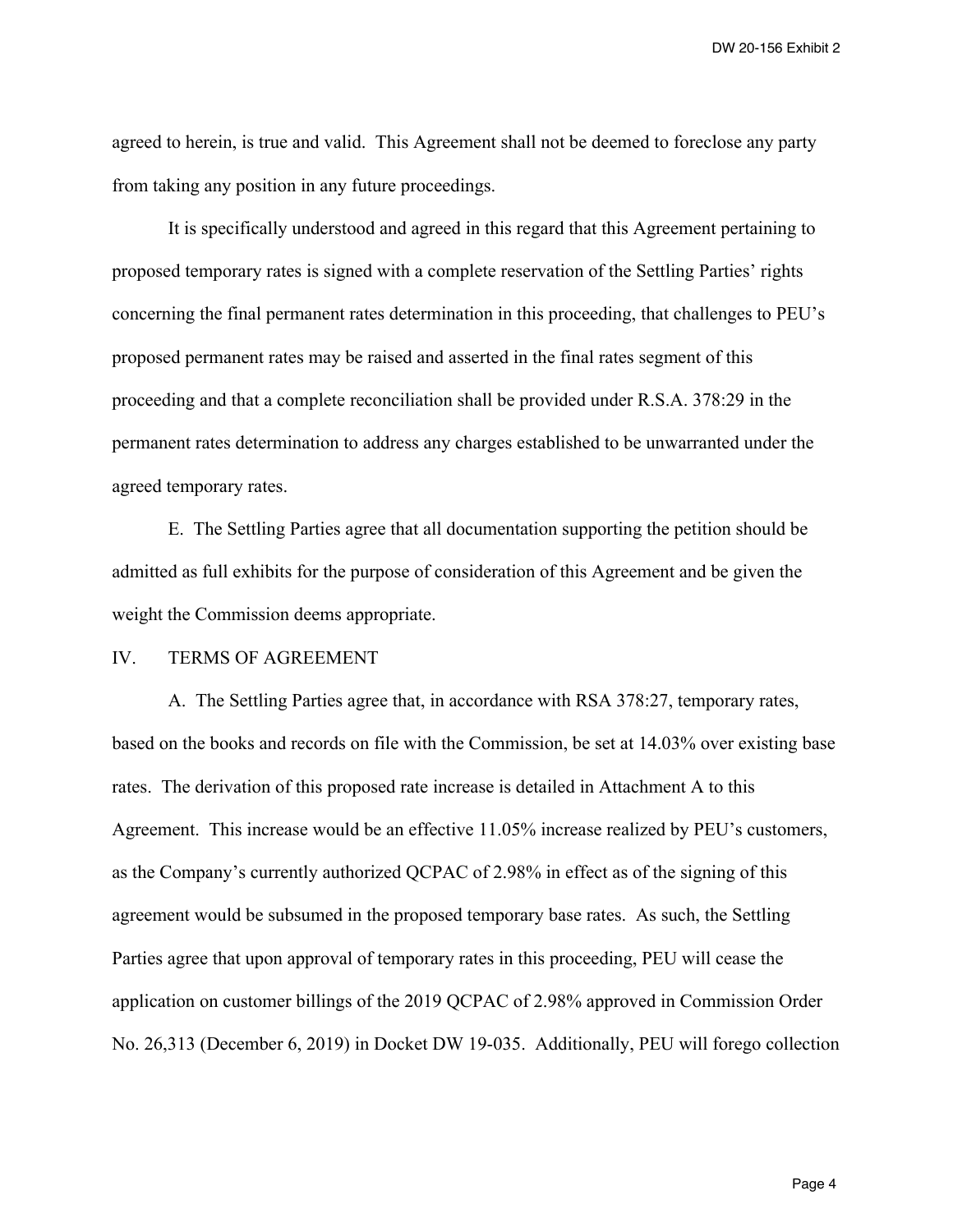of the 2020 QCPAC proposed at 1.22% that is currently pending before the Commission in Docket DW 20-019.

The Settling Parties further agree to a reduction in the respective NCCRS to PEU's Locke Lake, Birch Hill, and Sunrise Estates customers. While the required NCCRS revenues to cover the related annual debt service of \$178,315 has not changed, the number of customers served within the three affected North Country systems have increased. The result of this broader customer base over which to spread the NCCRS is a slight reduction in the respective charges, as follows:

| Service Area               | Current | Proposed |
|----------------------------|---------|----------|
| Barnstead: Locke Lake      | \$12.81 | \$12.58  |
| North Conway: Birch Hill   | \$12.81 | \$12.69  |
| Middleton: Sunrise Estates | \$10.74 | \$10.36  |

The Settling Parties agree that the above proposed rates are just and reasonable and that given the recoupment mechanism afforded under RSA 378:29, the rates will yield operating revenues sufficient to enable PEU to pay its expenses and meet its financial obligations.

B. The Settling Parties agree that the effective date for the temporary rates should be December 24, 2020, on a service-rendered basis. This date is subsequent to the actual notice provided to customers of PEU's rate filing.

C. The Settling Parties agree that temporary rates should be subject to reconciliation, pursuant to RSA 378:29, after the final determination of permanent rates by the Commission.

# V. CONDITIONS

A. This Agreement is expressly conditioned upon the Commission's acceptance of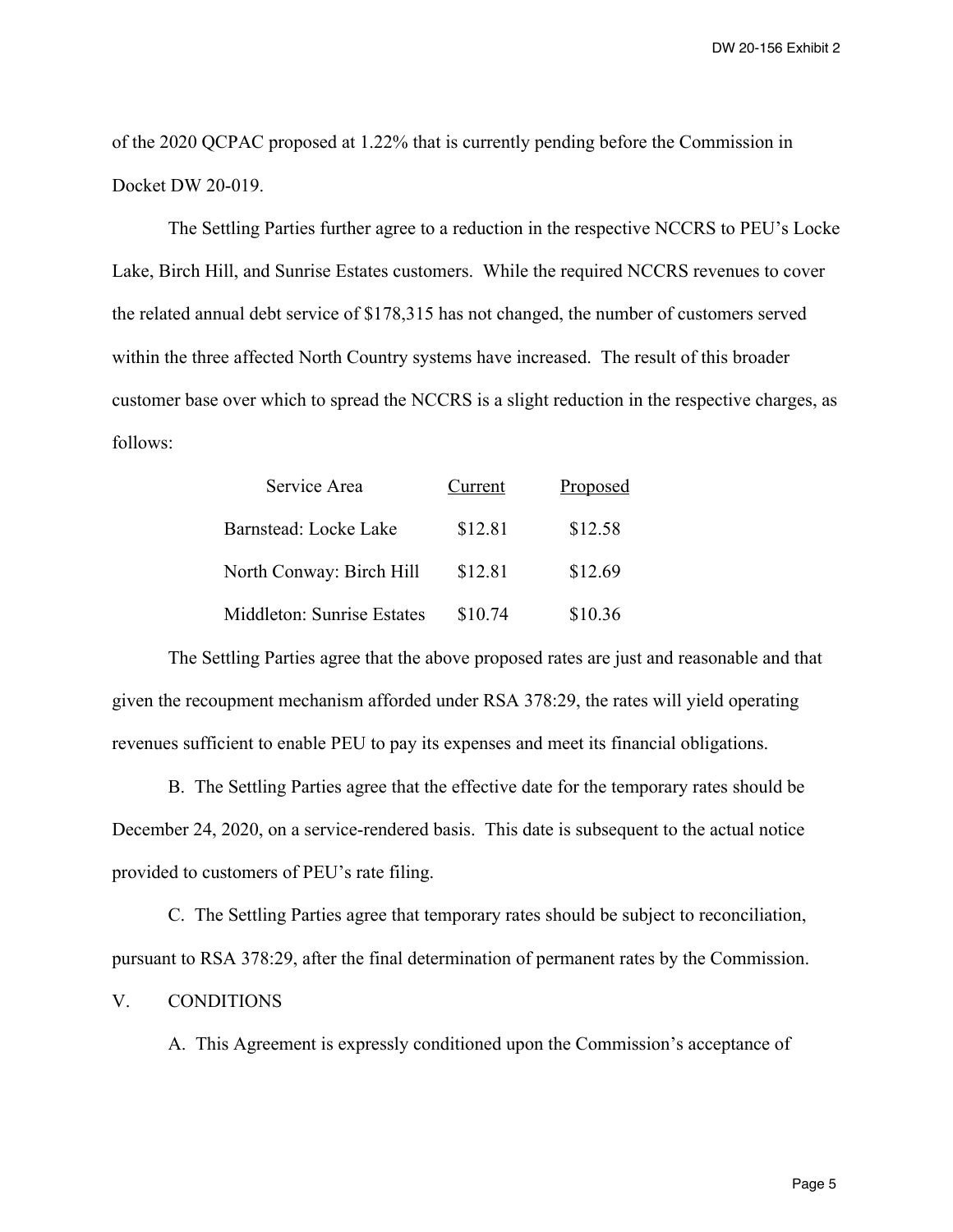all its provisions, without change or condition. If the Commission does not accept the Agreement in its entirety, without change or condition, or if the Commission makes any findings that go beyond the scope of this Agreement, and the Settling Parties are unable to agree with said changes, conditions or findings, the Agreement shall be deemed to be withdrawn by the Settling Parties and the Settling Parties agree that it shall not constitute any part of the record in this proceeding and shall not be used for any other purpose. The Commission's acceptance of this Agreement shall not constitute continuing approval of, or precedent regarding, any particular principle or issue in this proceeding.

B. The discussions that produced this Agreement have been conducted on the explicit understanding that all offers of settlement relating thereto are and shall be confidential, shall be without prejudice to the position of any party or participant representing any such offer or participating in any such discussion, and are not to be used in connection with any future proceeding or otherwise.

C. This Agreement may be signed electronically, by facsimile, and in counterparts, each of which shall be deemed to be an original, and all of which, taken together, shall constitute one agreement binding on all Settling Parties.

IN WITNESS WHEREOF, the Settling Parties to this Agreement have caused the Agreement to be duly signed in their respective names by their fully authorized agents.

PENNICHUCK EAST UTILITY, INC.

By its Attorney,

Mouria ABroun

Dated: April 26, 2021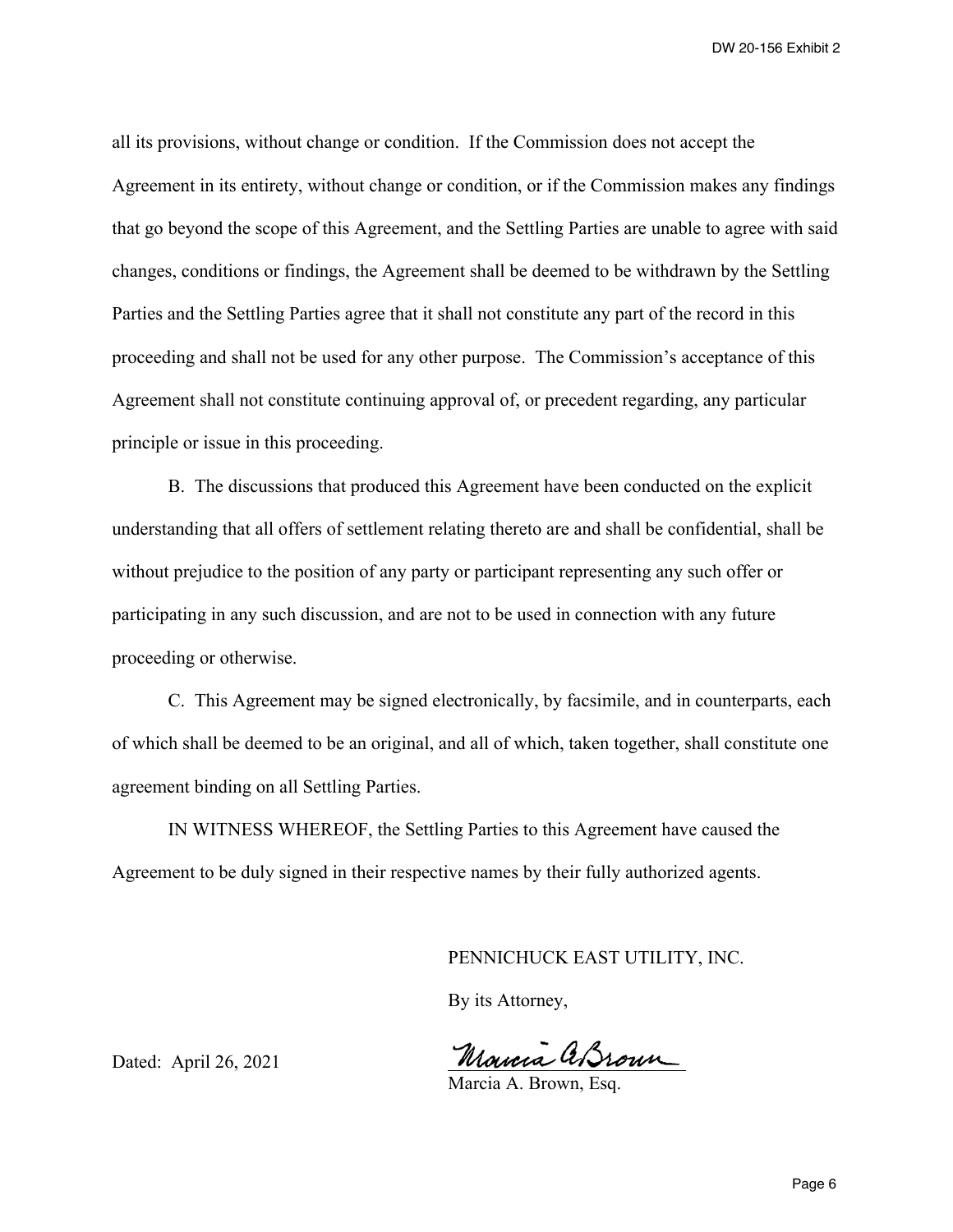|                       | STAFF OF THE NEW HAMPSHIRE PUBLIC<br>UTILITIES COMMISSION PARTICIPATING IN<br>THIS PROCEEDING |
|-----------------------|-----------------------------------------------------------------------------------------------|
|                       | By its Attorney,                                                                              |
| Dated: April 26, 2021 | <u>Lynn H. Fabrízío</u><br>Lynn H. Fabrizio, Esq.                                             |
| Dated: April 26, 2021 | OFFICE OF THE CONSUMER ADVOCATE                                                               |
|                       | By its Attorney,                                                                              |
|                       | <u>Donald M. Kreis</u><br>Donald M. Kreis, Esq.                                               |
| Dated: April 26, 2021 | TOWN OF LONDONDERRY                                                                           |
|                       | By its Attorney,                                                                              |
|                       | Christopher Cole<br>Christopher Cole, Esq.                                                    |
| Dated: April 26, 2021 | <b>TOWN OF LITCHFIELD</b>                                                                     |
|                       | By its Attorney,                                                                              |
|                       | Christopher Cole<br>Christopher Cole, Esq.                                                    |
| Dated: April 26, 2021 | <b>TOWN OF PELHAM</b>                                                                         |
|                       | By its Attorney,                                                                              |
|                       | Christopher Cole                                                                              |
|                       | Christopher Cole, Esq.                                                                        |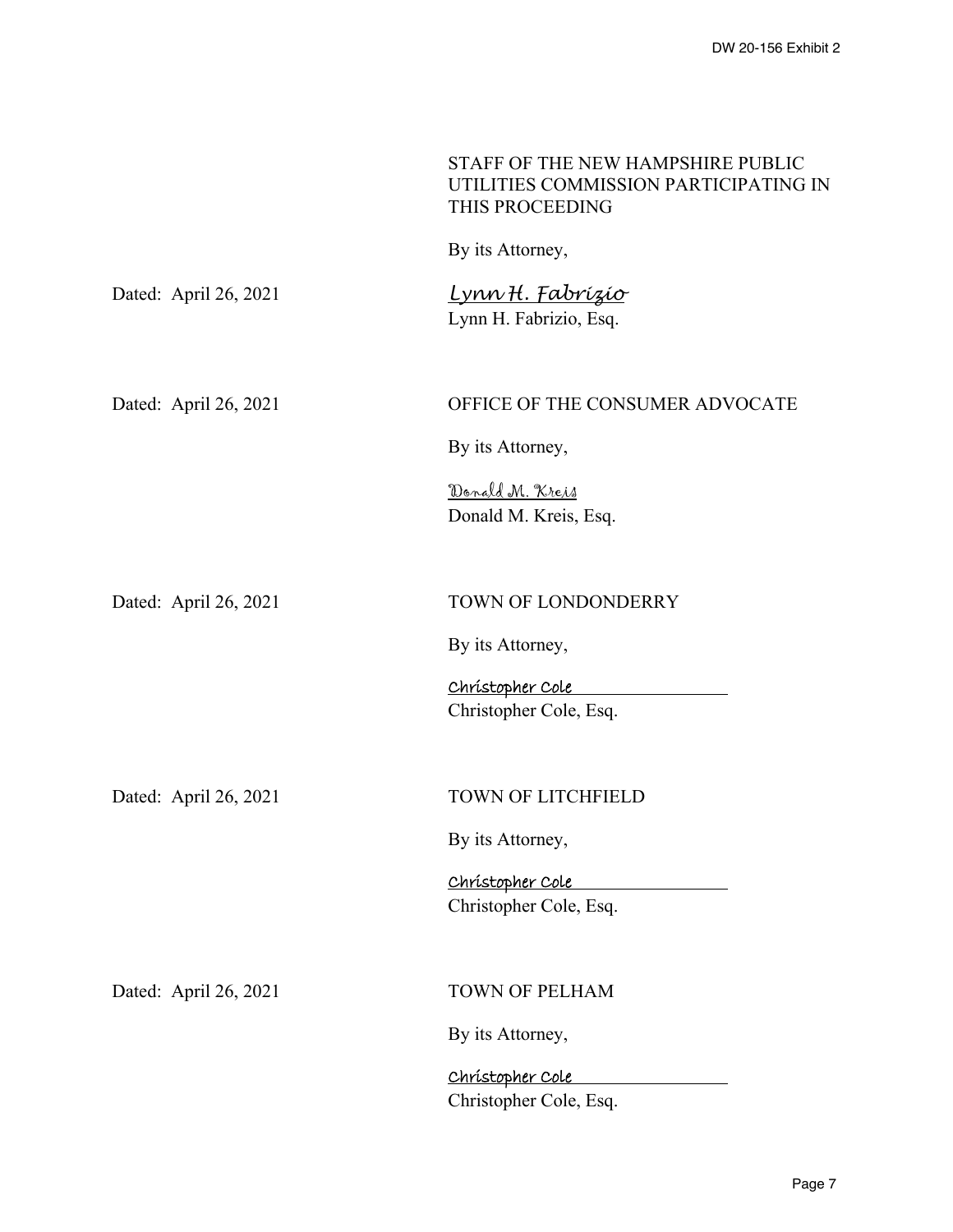| Dated: April 26, 2021 | <b>TOWN OF HOOKSETT</b>                        |
|-----------------------|------------------------------------------------|
|                       | By its Attorney,                               |
|                       | Christopher Cole                               |
|                       | Christopher Cole, Esq.                         |
|                       |                                                |
| Dated: April 26, 2021 | RICHARD M. HUSBAND                             |
|                       | Richard M. Husband<br>Richard M. Husband, Esq. |
|                       |                                                |
| Dated: April 26, 2021 | ROBERT CORCORAN                                |
|                       | <u>Robert J. Corcoran</u>                      |

Robert J. Corcoran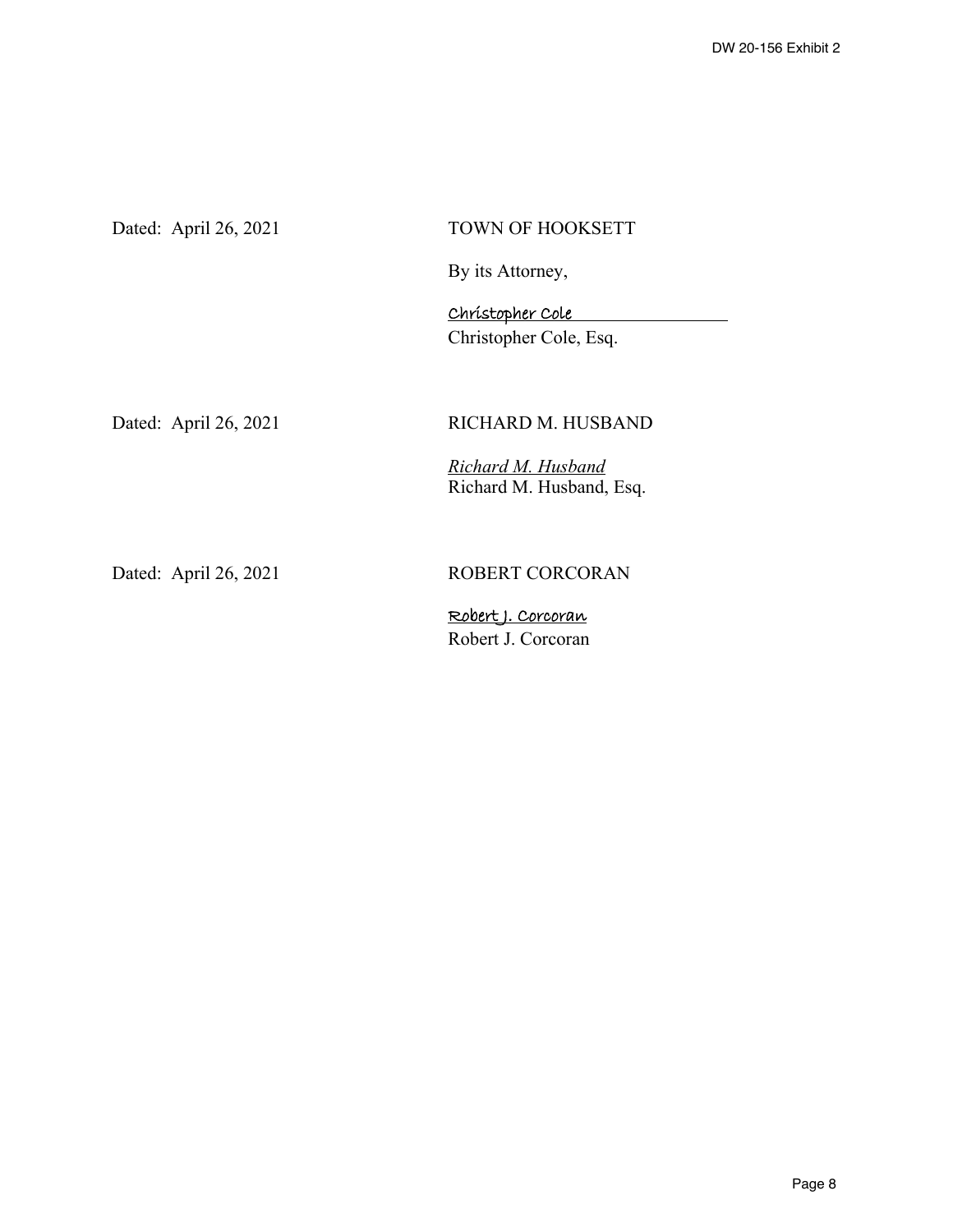#### **DW 20-156 PENNICHUCK EAST UTILITY, INC. SUMMARY - CALCULATION OF REVENUE REQUIREMENT FROM WATER SALES TEMPORARY RATES**

|    |                                                                                                                     |     | <b>REVENUE</b><br><b>REQUIREMENT</b><br><b>PER</b><br><b>COMPANY FILING</b> |        |      | <b>REVENUE</b><br><b>REQUIREMENT</b><br>PER<br><b>SETTLEMENT</b> |        |
|----|---------------------------------------------------------------------------------------------------------------------|-----|-----------------------------------------------------------------------------|--------|------|------------------------------------------------------------------|--------|
|    | CITY BOND FIXED REVENUE REQUIREMENT (CBFRR)                                                                         |     |                                                                             |        |      |                                                                  |        |
|    | 1) City Bond Fixed Revenue Requirement (CBFRR) (Schedule 1)                                                         | \$  | 926,309                                                                     |        | -\$  | 926,309                                                          |        |
|    | <b>OPERATING EXPENSE REVENUE REQUIREMENT (OERR)</b> (Schedule 2)                                                    |     |                                                                             |        |      |                                                                  |        |
| 2) | Total Pro Forma Operation & Maintenance Expenses                                                                    | \$  | 6,046,869                                                                   |        | \$   | 6,092,210                                                        |        |
| 3) | Pro Forma Property Tax Expense                                                                                      |     | 1,174,044                                                                   |        |      | 1,174,044                                                        |        |
| 4) | Pro Forma Amortization Expense                                                                                      |     | 340,758                                                                     |        |      | 127,440                                                          |        |
| 5) | Pro Forma Income Tax Expense                                                                                        |     | 3,775                                                                       |        |      |                                                                  |        |
| 6) | Total Operating Expenses $[(2) + (3) + (4) + (5)]$                                                                  | -\$ | 7,565,446                                                                   |        | - \$ | 7,393,694                                                        |        |
|    | <b>DEBT SERVICE REVENUE REQUIREMENT (DSRR) (Schedule 3)</b>                                                         |     |                                                                             |        |      |                                                                  |        |
| 7) | Pro Forma Test Year Annual Debt Service                                                                             | \$  | 1,455,529                                                                   |        | \$   | 1,455,529                                                        |        |
| 8) | Debt Service Coverage Requirement                                                                                   | х   | 1.1                                                                         | х      |      | 1.1                                                              |        |
| 9) | Debt Service Revenue Requirement (DSRR) [(7) x (8)]                                                                 | -\$ | 1,601,082                                                                   |        | -\$  | 1,601,082                                                        |        |
|    | 10) REVENUE REQUIREMENT EXCLUSIVE OF NORTH COUNTRY CAPITAL RECOVERY<br>SURCHARGE (NCCRS) REVENUES [(1) + (6) + (9)] | \$  | 10,092,837                                                                  |        | Ş.   | 9,921,085                                                        |        |
|    | <b>CALCULATION OF PERCENT INCREASE (DECREASE) IN ANNUAL BASE RATE WATER REVENUES</b>                                |     |                                                                             |        |      |                                                                  |        |
|    | 11) Total Proposed Revenue Requirement Exclusive of NCCRS Revenues [(10)]                                           | \$  | 10,092,837                                                                  |        | \$   | 9,921,085                                                        |        |
|    | 12) Less: Pro Forma Test Year Other Operating Revenues (Schedule 2)                                                 |     | (30, 188)                                                                   |        |      | (30, 188)                                                        |        |
|    | 13) Total Proposed Water Revenues from Base Rates [(11) - (12)]                                                     | \$  | 10,062,649                                                                  |        | \$   | 9,890,897                                                        |        |
|    | 14) Less: Pro Forma Test Year Water Revenues from Base Rates (Schedule 2)                                           |     | (8,674,184)                                                                 |        |      | (8,674,184)                                                      |        |
|    | 15) Proposed Increase / (Decrease) in Annual Water Revenues from Base Rates [(13) - (14)]                           | \$  | 1,388,465                                                                   | 16.01% | \$   | 1,216,713                                                        | 14.03% |
|    | 16) Proposed Increase / (Decrease) in Annual Water Revenues from Base Rates                                         | \$  | 1,301,128                                                                   | 15.00% | \$   | 1,216,713                                                        | 14.03% |
|    | 16) Less: Pro Forma Test Year Water Revenues from QCPAC (Schedule 2)                                                |     | (258, 491)                                                                  |        |      | (258, 491)                                                       |        |
|    | 17) Proposed Increase / (Decrease) in Total Annual Revenues from Water Sales [(15) - (16)]                          | \$  | 1,042,637                                                                   | 12.02% | \$   | 958,222                                                          | 11.05% |
|    | OPERATING REVENUES AFTER IMPLEMENTATION OF TEMPORARY RATES                                                          |     |                                                                             |        |      |                                                                  |        |
|    | 18) Proposed Revenues from Base Rates [(14) + (16)]                                                                 | \$  | 9,975,312                                                                   |        | \$   | 9,890,897                                                        |        |
|    | 19) Other Operating Revenues (12)                                                                                   |     | 30,188                                                                      |        |      | 30,188                                                           |        |
|    | 20) Proposed North Country Capital Recovery Surcharge (NCCRS) (Schedule 2)                                          |     | 178,915                                                                     |        |      | 178,915                                                          |        |
|    | 21) Total Proposed Operating Revenues after Implementation of Temporary Rates [(18) + (19) + (20)]                  | \$  | 10,184,415                                                                  |        | \$   | 10,100,000                                                       |        |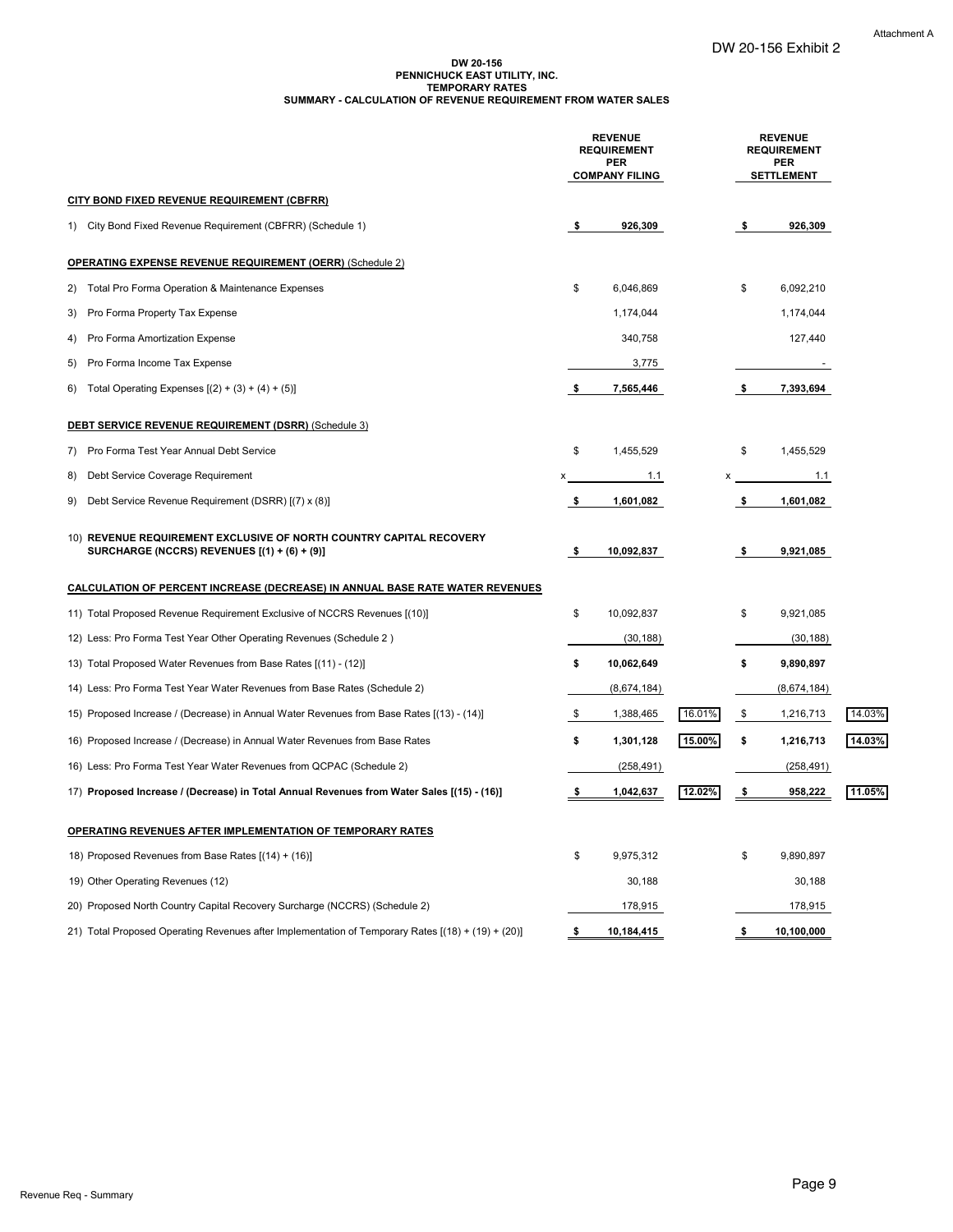## **DW 20-156 PENNICHUCK EAST UTILITY, INC. SCHEDULE 1 - CALCULATION OF PEU'S SHARE OF CITY BOND FIXED REVENUE REQUIREMENT (CBFRR) TEMPORARY RATES**

| Total City Bond \$ 150,570,000<br><b>Bond Interest Rate</b><br><b>Bond Period</b>                                                            |                                 | 4.09%                                             | 30 yrs.                                      |  |
|----------------------------------------------------------------------------------------------------------------------------------------------|---------------------------------|---------------------------------------------------|----------------------------------------------|--|
| Total City Bond \$<br>Less Rate Stabilization fund \$<br>Amount of City Bond to be prorated between Utilities CBFRR \$<br>PWW Share of CBFRR |                                 | 150,570,000<br>5,000,000<br>145,570,000<br>10.21% |                                              |  |
| <b>PWW Prorate share</b><br>Add back PWW Pro Rata Share of Rate Stabilization Reserve \$<br>Total PWW Pro Rata Share for CBFRR/MARA          | $\overline{\mathcal{S}}$<br>-\$ | 14,864,176<br>980,000<br>15,844,176               |                                              |  |
| <b>Bond Interest Rate</b><br><b>Bond Period</b><br><b>PEU CBFRR Requirement \$</b>                                                           |                                 | 4.09%<br>926,309                                  | 30 yrs.                                      |  |
| Notes:<br>Pro Rata Calculation as follows: <sup>(1)</sup>                                                                                    |                                 |                                                   |                                              |  |
| PWW & Southwood Equity (12/31/2011) <sup>(2)</sup>                                                                                           | \$                              | 56,442,675                                        | 88.12%                                       |  |
| PEU Equity (12/31/2011)                                                                                                                      | \$                              | 6,540,063                                         | 10.21%                                       |  |
| PAC Equity (12/31/2011)                                                                                                                      |                                 | 1,066,353                                         | 1.66%                                        |  |
|                                                                                                                                              |                                 | 64,049,091                                        | 100.00%                                      |  |
| Calculation of RSF Pecentage based on Revenue requirements from DW13-126, 13-128 and 13-130                                                  |                                 |                                                   |                                              |  |
| RSF amount funded by City Bond -                                                                                                             | \$                              | 5,000,000                                         |                                              |  |
| PWW Revenue Requirment -                                                                                                                     | \$                              |                                                   | 27,689,214 per DW13-130 Settlement Agreement |  |
| PEU Revenue Requirement -                                                                                                                    | \$                              |                                                   | 6,913,261 per DW13-126 Settlement Agreement  |  |
| PAC Revenue Requirement -                                                                                                                    | $\boldsymbol{\mathsf{\$}}$      |                                                   | 745,186 per DW13-128 Settlement Agreement    |  |
| PEU Share of RSF as a percentage -                                                                                                           |                                 | 19.56%                                            |                                              |  |
| PEU Share of RSF in \$\$ - \$                                                                                                                |                                 | 980,000                                           |                                              |  |
| Distribution of RSF funds to Revenue Requirement RSF's <sup>(3)</sup>                                                                        |                                 |                                                   |                                              |  |
| CBFRR RSF \$                                                                                                                                 |                                 | 31,000                                            |                                              |  |
| MOERR RSF \$                                                                                                                                 |                                 | 898,000                                           |                                              |  |
| 1.0 DSRR RSF \$                                                                                                                              |                                 | 51,000                                            |                                              |  |
|                                                                                                                                              | \$                              | 980,000                                           |                                              |  |
| (1) Calculations are from DW11-026<br>(2) Consists of Equity as of 12/31/2011 as follows:                                                    |                                 |                                                   |                                              |  |
| <b>PWW</b>                                                                                                                                   |                                 |                                                   | 54,395,626<br>\$                             |  |
| Southwood                                                                                                                                    |                                 |                                                   | 2,047,049                                    |  |
| Total                                                                                                                                        |                                 |                                                   | 56,442,675<br>\$                             |  |
| (3) PEU RSF fund levels as established in DW17-128                                                                                           |                                 |                                                   |                                              |  |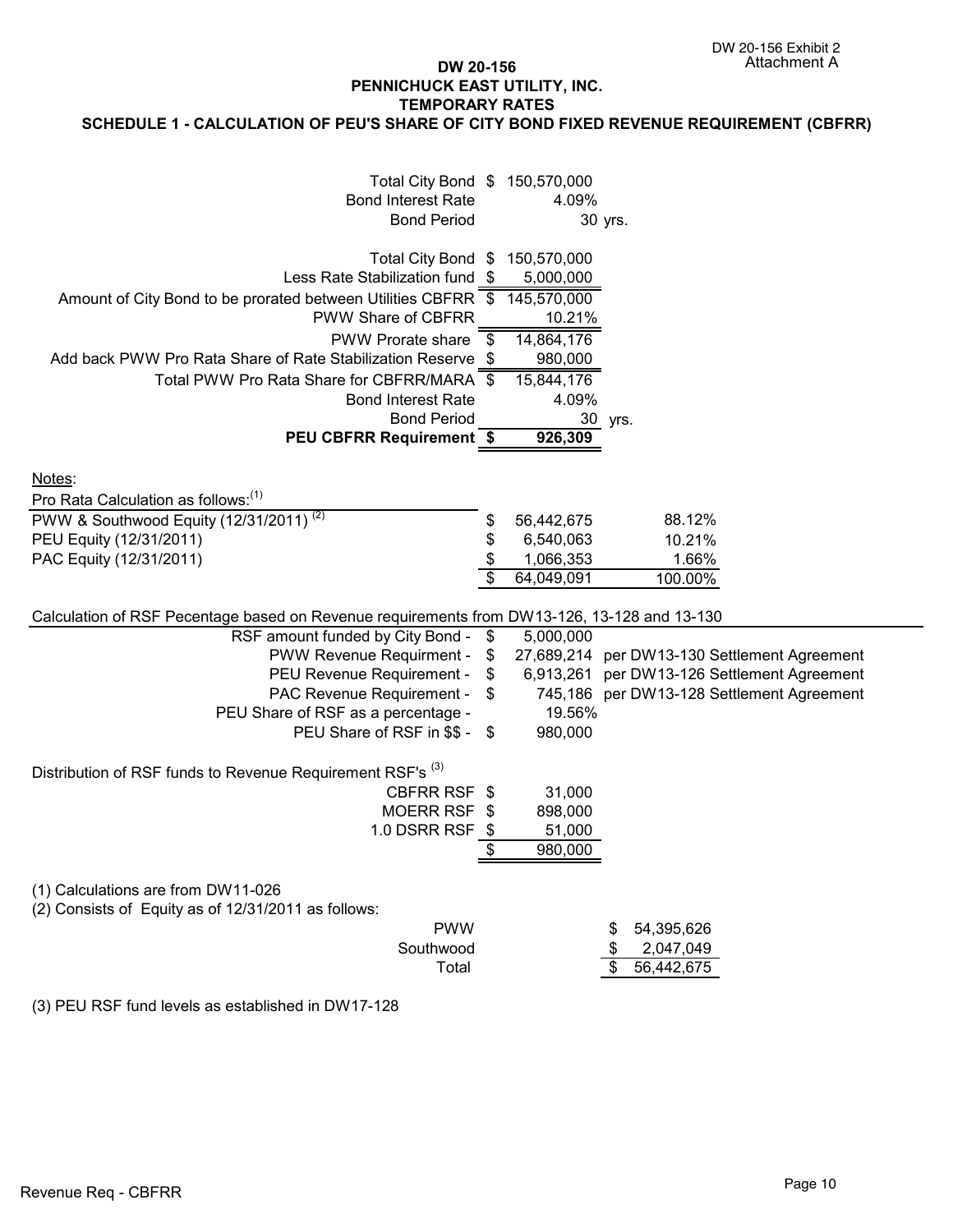#### **DW 20-156 PENNICHUCK EAST UTILITY, INC.** TEMPORARY RATES<br>SCHEDULE 2 - OPERATING INCOME STATEMENT AND DETAILED CALCULATION OF ESTIMATED REVENUE REQUIREMENT

|                                                                                                                                              |                                             | <b>Company Proposal per Original Filing</b>   |                                                                               |                                            |                                                                                                           | <b>Settlement Proposal</b>                      |                                                    |  |  |
|----------------------------------------------------------------------------------------------------------------------------------------------|---------------------------------------------|-----------------------------------------------|-------------------------------------------------------------------------------|--------------------------------------------|-----------------------------------------------------------------------------------------------------------|-------------------------------------------------|----------------------------------------------------|--|--|
|                                                                                                                                              | (1)<br><b>Test Year</b><br>Operating Income | (2)<br>Adjustments<br>to Derive<br>Temp Rates | (3)<br>Adjusted Test Yr<br>Operating Income<br>per Co' Filing<br>(Co's Sch 1) | (4)<br>Adj's per<br>Settlement<br>(Sch 2a) | (5)<br>Pro Forma<br>Operating Income<br>per Settlement                                                    | (6)<br>Revenue<br>Increase<br>per<br>Settlement | (7)<br>Revenue<br>Requirement<br>per<br>Settlement |  |  |
| OPERATING REVENUES<br>Revenues from Water Sales:                                                                                             | $\mathbf{s}$                                |                                               |                                                                               |                                            |                                                                                                           |                                                 | Ś                                                  |  |  |
| Water Revenues from Base Rates<br>Water Revenues from Qualified Capital Project Adjustment Charge (QCPAC)<br>Total Revenues from Water Sales | 8,500,418<br>106,880<br>8,607,298           | \$                                            | 8,500,418<br>s<br>106,880<br>8,607,298                                        | 173,766<br>S<br>151,611<br>325,377         | 8,674,184<br>$\overline{1}$<br>\$<br>258,491<br>$\overline{2}$<br>8,932,675                               | s<br>1,216,713<br>(258, 491)<br>958,222         | 9,890,897<br>9,890,897                             |  |  |
| Other Operating Revenues<br>Water Revenues from North Country Capital Recovery Surcharge (NCCRS)<br><b>Total Operating Revenues</b>          | 30,188<br>181,603<br>8,819,089              |                                               | 30,188<br>181,603<br>8,819,089                                                | 325,377                                    | 30,188<br>181,603<br>9,144,466                                                                            | (2,688)<br>955,534                              | 30,188<br>178,915<br>10,100,000                    |  |  |
| OPERATING EXPENSES                                                                                                                           |                                             |                                               |                                                                               |                                            |                                                                                                           |                                                 |                                                    |  |  |
| Operation and Maintenance Expenses:<br>Production Expense                                                                                    | 2,257,198                                   |                                               | 2,257,198                                                                     | $45,341$ 3 - 4                             | 2,302,539                                                                                                 |                                                 | 2,302,539                                          |  |  |
| Transmission and Distribution Expense                                                                                                        | 1,006,231                                   |                                               | 1,006,231                                                                     |                                            | 1,006,231                                                                                                 |                                                 | 1,006,231                                          |  |  |
| Customer Account and Collection Expense<br>Administrative and General Expense                                                                | 204,718<br>181,461                          |                                               | 204,718<br>181,461                                                            |                                            | 204,718<br>181,461                                                                                        |                                                 | 204,718<br>181,461                                 |  |  |
| Inter-Division Management Fee                                                                                                                | 2,397,261                                   |                                               | 2,397,261                                                                     |                                            | 2,397,261                                                                                                 |                                                 | 2,397,261                                          |  |  |
| Total Operation and Maintenance Expenses                                                                                                     | 6,046,869                                   | $\sim$                                        | 6,046,869                                                                     | 45,341                                     | 6,092,210                                                                                                 |                                                 | 6,092,210                                          |  |  |
| Other Operating Expenses:                                                                                                                    |                                             |                                               |                                                                               |                                            |                                                                                                           |                                                 |                                                    |  |  |
| Property Tax Expense<br>Gain from Forgiveness of SRF Debt                                                                                    | 1,174,044<br>(23,660)                       | 23,660                                        | 1,174,044                                                                     |                                            | 1,174,044                                                                                                 |                                                 | 1,174,044                                          |  |  |
| <b>Depreciation Expense</b>                                                                                                                  | 1,549,220                                   | (1,549,220)                                   |                                                                               |                                            |                                                                                                           |                                                 |                                                    |  |  |
| Amortization of Acquisition Adjustment                                                                                                       | (195, 643)                                  | 195,643                                       |                                                                               |                                            |                                                                                                           |                                                 |                                                    |  |  |
| Amortization of Contributions in Aid of Construction (CIAC)<br>Amortization Expense - Other                                                  | (431, 235)                                  | 431,235                                       | 340.758                                                                       |                                            | 127.440<br>-5                                                                                             |                                                 | 127.440                                            |  |  |
| <b>Total Other Operating Expenses</b>                                                                                                        | 340,758<br>2,413,484                        | (898, 682)                                    | 1,514,802                                                                     | (213, 318)<br>(213, 318)                   | 1,301,484                                                                                                 |                                                 | 1,301,484                                          |  |  |
| Income Tax Expense:<br>State Income Tax Expense                                                                                              | 93,834                                      | (90, 059)                                     | 3,775                                                                         | (3,775)                                    | 6                                                                                                         |                                                 |                                                    |  |  |
| Federal Income Tax Expense                                                                                                                   | 325,301                                     | (325, 301)                                    |                                                                               |                                            |                                                                                                           |                                                 |                                                    |  |  |
| <b>Total Income Tax Expense</b>                                                                                                              | 419,135                                     | (415, 360)                                    | 3,775                                                                         | (3, 775)                                   |                                                                                                           |                                                 |                                                    |  |  |
| <b>Total Operating Expenses</b>                                                                                                              | 8,879,488                                   | (1,314,042)                                   | 7,565,446                                                                     | (171, 752)                                 | 7,393,694                                                                                                 |                                                 | 7,393,694                                          |  |  |
| <b>NET OPERATING INCOME</b>                                                                                                                  | (60, 399)                                   | 1,314,042<br><b>s</b>                         | 1,253,643<br>ŝ                                                                | 497,129                                    | 1,750,772<br>\$                                                                                           | 955,534<br>$\mathbf{s}$                         | 2,706,306<br>\$                                    |  |  |
| CALCULATION OF REVENUE DEFICIENCY AND REQUIRED INCREASE:                                                                                     |                                             |                                               | PER COMPANY                                                                   | <b>SETTLEMENT</b><br><b>ADJUSTMENTS</b>    | PER SETTLEMENT                                                                                            | <b>REVENUE</b><br><b>INCREASE</b>               | <b>SETTLEMENT</b>                                  |  |  |
| <b>NET OPERATING INCOME</b><br>LESS: QUALIFIED CAPITAL PROJECT ADJUSTMENT CHARGE (QCPAC) REVENUES                                            |                                             |                                               | 1,253,643<br>s<br>(106, 880)                                                  | \$<br>497,129<br>(151, 611)                | 1,750,772<br>s<br>(258, 491)                                                                              | s<br>955,534<br>258,491                         | 2,706,306<br>Ŝ                                     |  |  |
| LESS: NORTH COUNTRY CAPITAL RECOVERY SURCHARGE (NCCRS) REVENUES<br>NET OPERATING INCOME EXCLUSIVE OF QCPAC and NCCRS REVENUES                |                                             |                                               | (181, 603)<br>s<br>965,160                                                    | 345,519<br>s                               | (181, 603)<br>1,310,679<br><b>s</b>                                                                       | 2,688<br>-S<br>1,216,713                        | (178, 915)<br>2,527,391<br>\$                      |  |  |
| LESS: CITY BOND FIXED REVENUE REQUIREMENT (CBFRR)                                                                                            |                                             |                                               | (926, 309)                                                                    |                                            | (926, 309)                                                                                                |                                                 | (926, 309)                                         |  |  |
| LESS: DEBT SERVICE REVENUE REQUIREMENT (DSRR)<br>PRO FORMA DEBT SERVICE                                                                      |                                             |                                               | (1,455,529)                                                                   |                                            | (1,455,529)                                                                                               |                                                 | (1,455,529)                                        |  |  |
| x DEBT COVERAGE REQUIREMENT<br>DEBT SERVICE REVENUE REQUIREMENT (DSRR)                                                                       |                                             |                                               | 1.1<br>(1,601,082)                                                            | 1.1                                        | 1.1<br>(1,601,082)                                                                                        | 1.1                                             | 1.1<br>(1,601,082)                                 |  |  |
|                                                                                                                                              |                                             |                                               |                                                                               |                                            |                                                                                                           |                                                 |                                                    |  |  |
| CALCULATED REVENUE (DEFICIENCY) / INCREASE                                                                                                   |                                             |                                               | (1,562,231)<br>\$                                                             | 345,519<br>-S                              | \$(1,216,713)                                                                                             | 1,216,713<br>$\mathbf{s}$                       | \$                                                 |  |  |
|                                                                                                                                              |                                             |                                               |                                                                               |                                            | <b>Revenue Requirement Component Summary:</b>                                                             |                                                 |                                                    |  |  |
|                                                                                                                                              |                                             |                                               |                                                                               |                                            | <b>City Bond Fixed Revenue Requirement (CBFRR):</b>                                                       |                                                 | 926,309<br>\$                                      |  |  |
|                                                                                                                                              |                                             |                                               |                                                                               |                                            | <b>Operating Expense Revenue Requirement (OERR):</b><br>Total O & M Expenses<br>Property Tax Expense      | 6,092,210<br>-S<br>1,174,044                    |                                                    |  |  |
|                                                                                                                                              |                                             |                                               |                                                                               |                                            | Amortization Expense<br>Income Tax Expense                                                                | 127,440                                         | 7,393,694                                          |  |  |
|                                                                                                                                              |                                             |                                               |                                                                               |                                            | Debt Service Revenue Requirement (DSRR):<br>Pro Forma Debt Service<br>Debt Service Coverage Requirement x | 1,455,529<br>-S<br>1.1                          | 1,601,082                                          |  |  |
|                                                                                                                                              |                                             |                                               |                                                                               |                                            | North Country Capital Recovery Surcharge (NCCRS):                                                         |                                                 | 178,915                                            |  |  |

**Total Temporary Rate Revenue Requirement Including NCCRS Revenues: \$ 10,100,000**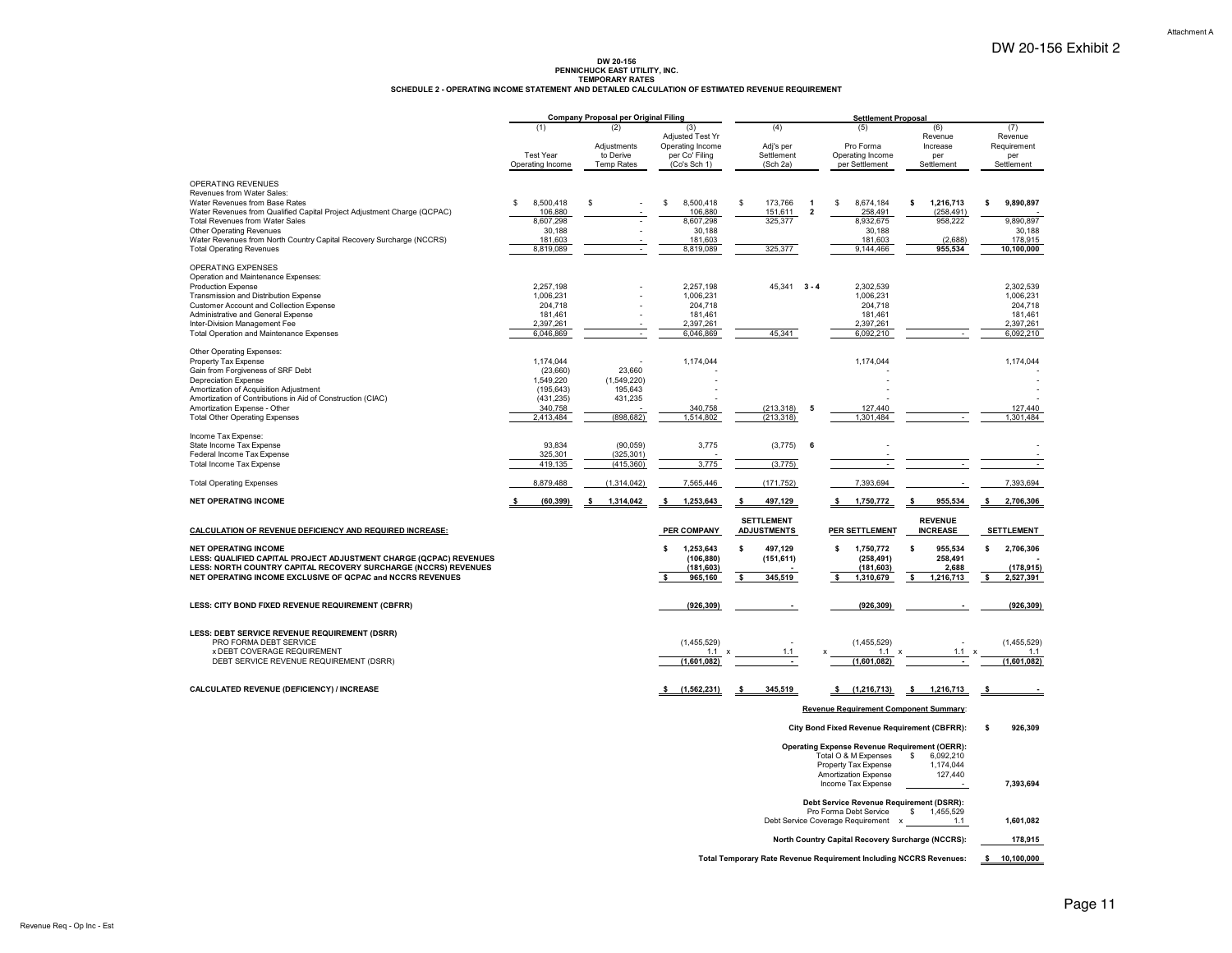#### **DW 20-156 PENNICHUCK EAST UTILITY, INC. TEMPORARY RATES SCHEDULE 2a - OPERATING INCOME ADUSTMENTS PER SETTLEMENT**

#### **REVENUES FROM WATER SALES**

|   | <b>Revenues from Water Sales:</b>                                                                                                                                                                                                                                                                                                                                                                                                                                                                                                                                      |               |
|---|------------------------------------------------------------------------------------------------------------------------------------------------------------------------------------------------------------------------------------------------------------------------------------------------------------------------------------------------------------------------------------------------------------------------------------------------------------------------------------------------------------------------------------------------------------------------|---------------|
|   | <b>Water Revenues from Base Rates:</b>                                                                                                                                                                                                                                                                                                                                                                                                                                                                                                                                 |               |
| 1 | Normalize Test Year Revenues to Reflect 5 Year Avg Volumetric Sales per Co's Schedule 1C.                                                                                                                                                                                                                                                                                                                                                                                                                                                                              | \$<br>173,766 |
|   | Water Revenues from Qualified Capital Project Adjustment Charge (QCPAC):                                                                                                                                                                                                                                                                                                                                                                                                                                                                                               |               |
| 2 | Normalize Test Year Revenues to Reflect 5 Year Avg Volumetric Sales per Co's Schedule 1C.                                                                                                                                                                                                                                                                                                                                                                                                                                                                              | 151,611       |
|   | <b>TOTAL ADJUSTMENTS - OPERATING REVENUES</b>                                                                                                                                                                                                                                                                                                                                                                                                                                                                                                                          | \$325,377     |
|   | <b>OPERATING EXPENSES</b>                                                                                                                                                                                                                                                                                                                                                                                                                                                                                                                                              |               |
|   | <b>OPERATION AND MAINTENANCE EXPENSES</b>                                                                                                                                                                                                                                                                                                                                                                                                                                                                                                                              |               |
|   | <b>Production Expense:</b>                                                                                                                                                                                                                                                                                                                                                                                                                                                                                                                                             |               |
| 3 | Adjustment to Purchased Water Expense associated with 5 Year Avg Flows per Co's Sch 1, Att B, Adj IIB:<br>2019 Purchased Water Expense, less Trucked Water<br>\$1,002,160<br>Percent change in Purchased Water from Test Yr to 5 Year Avg per Co's Sch 1C<br>4.10%<br>$\mathsf{X}$ and $\mathsf{X}$ and $\mathsf{X}$ are $\mathsf{X}$ and $\mathsf{X}$ are $\mathsf{X}$ and $\mathsf{X}$ are $\mathsf{X}$ and $\mathsf{X}$ are $\mathsf{X}$ and $\mathsf{X}$ are $\mathsf{X}$ and $\mathsf{X}$ are $\mathsf{X}$ and $\mathsf{X}$ are $\mathsf{X}$ and $\mathsf{X}$ are | \$<br>41,089  |
| 4 | Adjustment to Electric Supply Charge associated with 5 Year Avg Flows per Co's Sch 1, Att B, Adj IID:<br>2019 Electric Usage in KWH<br>2,001,401<br>Percent change in Production from Test Yr to 5 Year Avg per Co's Sch 1C<br>2.87%<br>x<br>2019 Supply Rate per KWH<br>x \$ 0.07403                                                                                                                                                                                                                                                                                  | 4,252         |
|   | <b>Total Adjustments - Operation and Maintenance Expenses</b>                                                                                                                                                                                                                                                                                                                                                                                                                                                                                                          | 45,341        |
|   | <b>OTHER OPERATING EXPENSES</b>                                                                                                                                                                                                                                                                                                                                                                                                                                                                                                                                        |               |
|   | <b>Amortization Expense - Other:</b>                                                                                                                                                                                                                                                                                                                                                                                                                                                                                                                                   |               |
| 5 | Elimination of Amortization Expense associated with PEU's portion of Acquisition Adj per Co's Sch 1, Att H, Adj IB:                                                                                                                                                                                                                                                                                                                                                                                                                                                    | (213, 318)    |
|   | <b>INCOME TAX EXPENSE</b>                                                                                                                                                                                                                                                                                                                                                                                                                                                                                                                                              |               |
|   | <b>State Income Tax Expense:</b>                                                                                                                                                                                                                                                                                                                                                                                                                                                                                                                                       |               |
| 6 | To eliminate 2019 NH Business Enterprise Tax (See Co Sch 1, Att J, Adju IA)                                                                                                                                                                                                                                                                                                                                                                                                                                                                                            | (3, 775)      |
|   | TOTAL ADJUSTMENTS - OPERATING EXPENSES                                                                                                                                                                                                                                                                                                                                                                                                                                                                                                                                 | (171, 752)    |
|   | <b>NET OPERATING INCOME ADJUSTMENTS</b>                                                                                                                                                                                                                                                                                                                                                                                                                                                                                                                                | \$497,129     |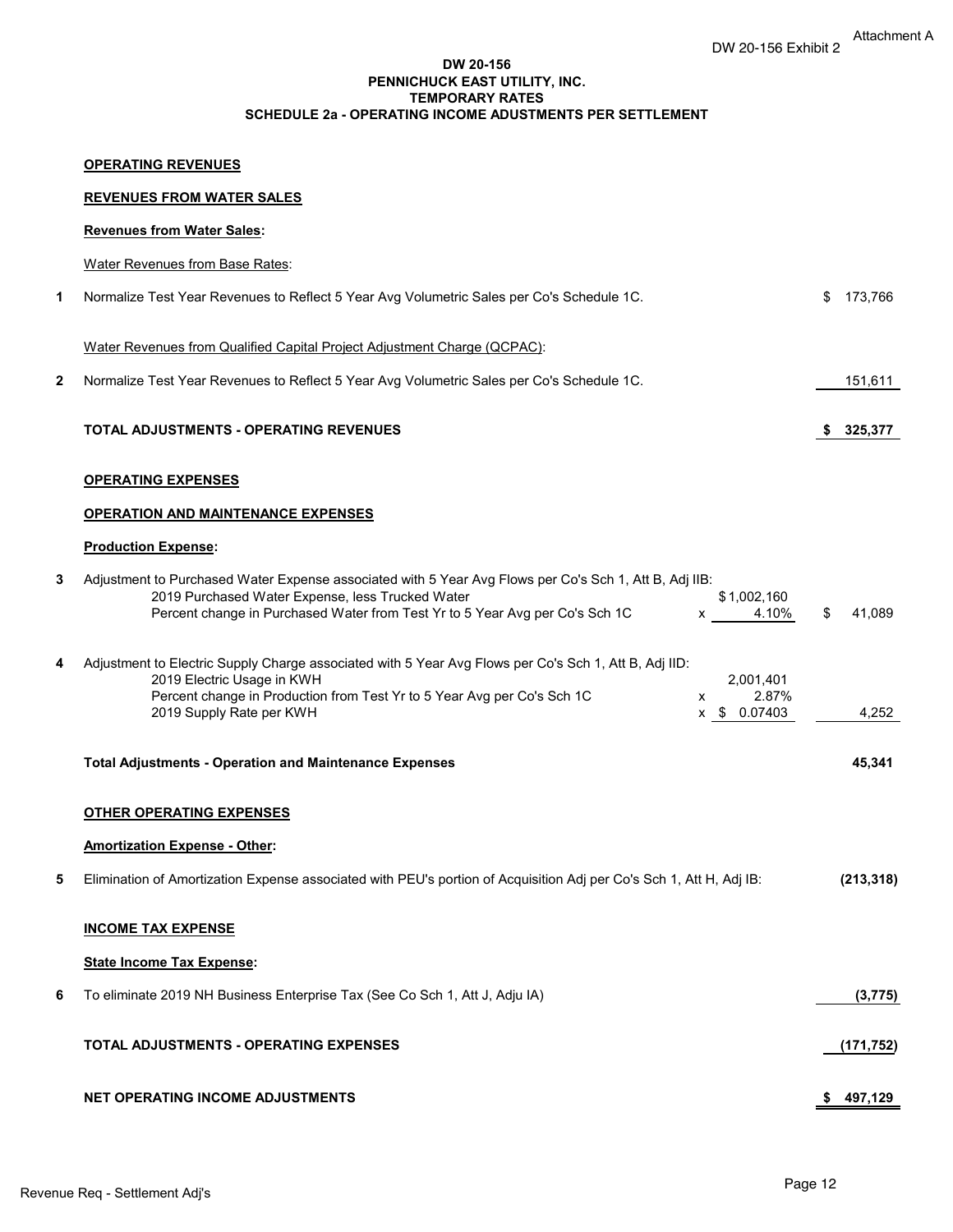#### **DW 20-156 PENNICHUCK EAST UTILITY, INC. SCHEDULE 2b - ANALYSIS OF OPERATING REVENUES TEMPORARY RATES**

| <b>Rate or Class</b><br>of Service       | <b>Test Year</b><br><b>Base Rate</b><br><b>Revenues</b> | <b>Test Year</b><br><b>QCPAC</b><br><b>Revenues</b> | Total<br><b>Test Year</b><br><b>Revenues</b> | Pro Forma<br><b>QCPAC</b><br><b>Revenues</b> | <b>Total</b><br><b>Test Year</b><br>Pro Forma<br><b>Revenues</b> | 5-Yr Avg<br><b>Base Rate</b><br>Pro Forma | 5-Yr Avg<br><b>QCPAC</b><br>Pro Forma | Total 5-Yr<br>Average<br>Pro Forma<br><b>Revenues</b> | 5-Yr Avg<br>Pro Forma<br><b>Revenues</b><br>Less: QCPAC | Pro Forma<br><b>Test Year</b><br><b>Revenues</b> |
|------------------------------------------|---------------------------------------------------------|-----------------------------------------------------|----------------------------------------------|----------------------------------------------|------------------------------------------------------------------|-------------------------------------------|---------------------------------------|-------------------------------------------------------|---------------------------------------------------------|--------------------------------------------------|
| G-M                                      | \$7,221,538                                             | 90,800<br>\$                                        | \$7,312,338                                  | 124,402<br>\$                                | \$7,436,740                                                      | 173,766<br>\$                             | \$<br>5,178                           | \$7,615,684                                           | \$7,395,304                                             | \$7,615,684                                      |
| Private FP                               | 358,892                                                 | 4,513                                               | 363,405                                      | 6,182                                        | 369,587                                                          |                                           | $\overline{\phantom{0}}$              | 369,587                                               | 358,892                                                 | 369,587                                          |
| FP - Hydrants                            | 852,013                                                 | 10,713                                              | 862,726                                      | 14,677                                       | 877,403                                                          |                                           | $\overline{\phantom{a}}$              | 877,403                                               | 852,013                                                 | 877,403                                          |
| Windham Public Hydrant                   | 38,577                                                  | 485                                                 | 39,062                                       | 665                                          | 39,727                                                           |                                           | $\overline{\phantom{a}}$              | 39,727                                                | 38,577                                                  | 39,727                                           |
| Raymond Public Hydrant                   | 6,139                                                   | 77                                                  | 6,216                                        | 106                                          | 6,322                                                            |                                           | $\overline{\phantom{0}}$              | 6,322                                                 | 6,139                                                   | 6,322                                            |
| Lee Public Hydrant                       | 4,312                                                   | 54                                                  | 4,366                                        | 74                                           | 4,440                                                            |                                           | $\overline{\phantom{0}}$              | 4,440                                                 | 4,312                                                   | 4,440                                            |
| <b>Exeter Public Hydrant</b>             | 5,604                                                   | 70                                                  | 5,674                                        | 97                                           | 5.771                                                            |                                           | $\overline{\phantom{0}}$              | 5,771                                                 | 5,604                                                   | 5,771                                            |
| <b>Birch Hill Public Hydrant</b>         | 11,103                                                  | 140                                                 | 11,243                                       | 191                                          | 11,434                                                           |                                           | $\overline{\phantom{a}}$              | 11,434                                                | 11,103                                                  | 11,434                                           |
| <b>Bow Public Hydrant</b>                | 2,240                                                   | 28                                                  | 2,268                                        | 39                                           | 2,307                                                            |                                           |                                       | 2,307                                                 | 2,240                                                   | 2,307                                            |
| <b>Revenues from Water Sales</b>         | 8,500,418                                               | 106,880                                             | 8,607,298                                    | 146,432                                      | 8,753,730                                                        | 173,766                                   | 5,178                                 | 8,932,675                                             | 8,674,184                                               | 8,932,675                                        |
| North Country Capital Recovery Surcharge | 181,603                                                 |                                                     | 181,603                                      |                                              | 181,603                                                          |                                           |                                       | 181,603                                               | 181,603                                                 | 181,603                                          |
| Revenues from Water Sales and NCCRS      | 8,682,021                                               | 106,880                                             | 8,788,901                                    | 146,432                                      | 8,935,333                                                        | 173,766                                   | 5,178                                 | 9,114,278                                             | 8,855,787                                               | 9,114,278                                        |
| <b>Other Operating Revenues</b>          | 30,188                                                  |                                                     | 30,188                                       |                                              | 30,188                                                           |                                           |                                       | 30,188                                                | 30,188                                                  | 30,188                                           |
| <b>Total Operating Revenues</b>          | \$8,712,209                                             | 106,880<br>\$                                       | \$8,819,089                                  | 146,432<br>\$                                | \$8,965,521                                                      | 173,766<br>S.                             | 5,178<br>\$                           | \$9,144,466                                           | \$8,885,975                                             | \$9,144,466                                      |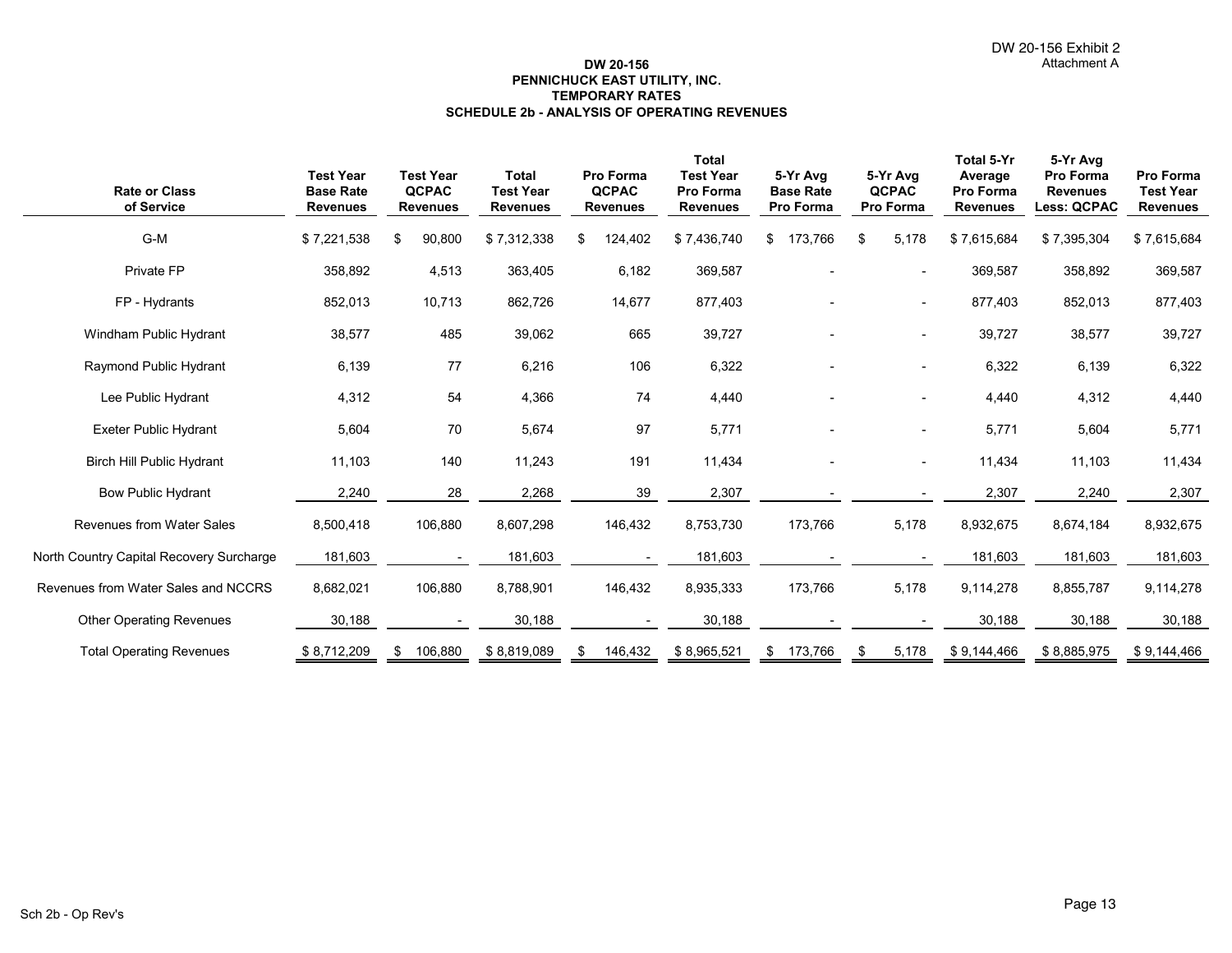## **DW 20-156 PENNICHUCK EAST UTILITY, INC. SCHEDULE 2c - NON-MATERIAL OPERATING EXPENSES TEMPORARY RATES**

|             |                                              | Per                 | Pro Forma   | Pro Forma          | Pro Forma         | Pro Forma          |
|-------------|----------------------------------------------|---------------------|-------------|--------------------|-------------------|--------------------|
| <b>Acct</b> |                                              | Co's 2019           | Adj's per   | <b>Balance per</b> | Adj's per         | <b>Balance per</b> |
| No.         | <b>Description</b>                           | <b>Gen'l Ledger</b> | Co's Filing | Co's Filing        | <b>Settlement</b> | <b>Settlement</b>  |
| 921002      | <b>SENIOR MANAGEMENT VEHICLES</b>            |                     |             |                    |                   |                    |
| 921003      | SENIOR MANAGEMENT - FUEL PURCHASED           |                     |             |                    |                   |                    |
| 921004      | SENIOR MANAGEMENTT - VEHICLE REGISTRATION    |                     |             |                    |                   |                    |
| 923000      | <b>OUTSIDE SERVICES</b>                      | 23,260              |             | 23,260             |                   | 23,260             |
| 926001      | OFFICER'S LIFE INSURANCE                     |                     |             |                    |                   |                    |
| 926500      | MISCELLANEOUS EMPLOYEE BENEFITS              |                     |             |                    |                   |                    |
| 926501      | MISCELLANEOUS EMPLOYEE BENEFITS - WELLNESS   |                     |             |                    |                   |                    |
| 926502      | MISCELLANEOUS EMPLOYEE BENEFITS - ACTIVITIES |                     |             |                    |                   |                    |
| 926505      | <b>EMPLOYEE RELATIONS</b>                    |                     |             |                    |                   |                    |
| 926600      | <b>TUITION REIMBURSEMENT</b>                 |                     |             |                    |                   |                    |
| 926610      | TRAINING EDUCATIONAL SEMINARS                |                     |             |                    |                   |                    |
| 930100      | <b>MEETINGS &amp; CONVENTIONS</b>            |                     |             |                    |                   |                    |
| 930101      | <b>MEMBERSHIPS</b>                           |                     |             |                    |                   |                    |
| 930200      | <b>PUBLIC RELATIONS</b>                      |                     |             |                    |                   |                    |
| 930300      | <b>MEALS</b>                                 | 4,603               |             | 4,603              |                   | 4,603              |
| 930410      | <b>CHARITABLE CONTRIBUTIONS</b>              |                     |             |                    |                   |                    |
|             | TOTAL NON-MATERIAL OPERATING EXPENSES        | 27,863              |             | 27,863             |                   | 27,863             |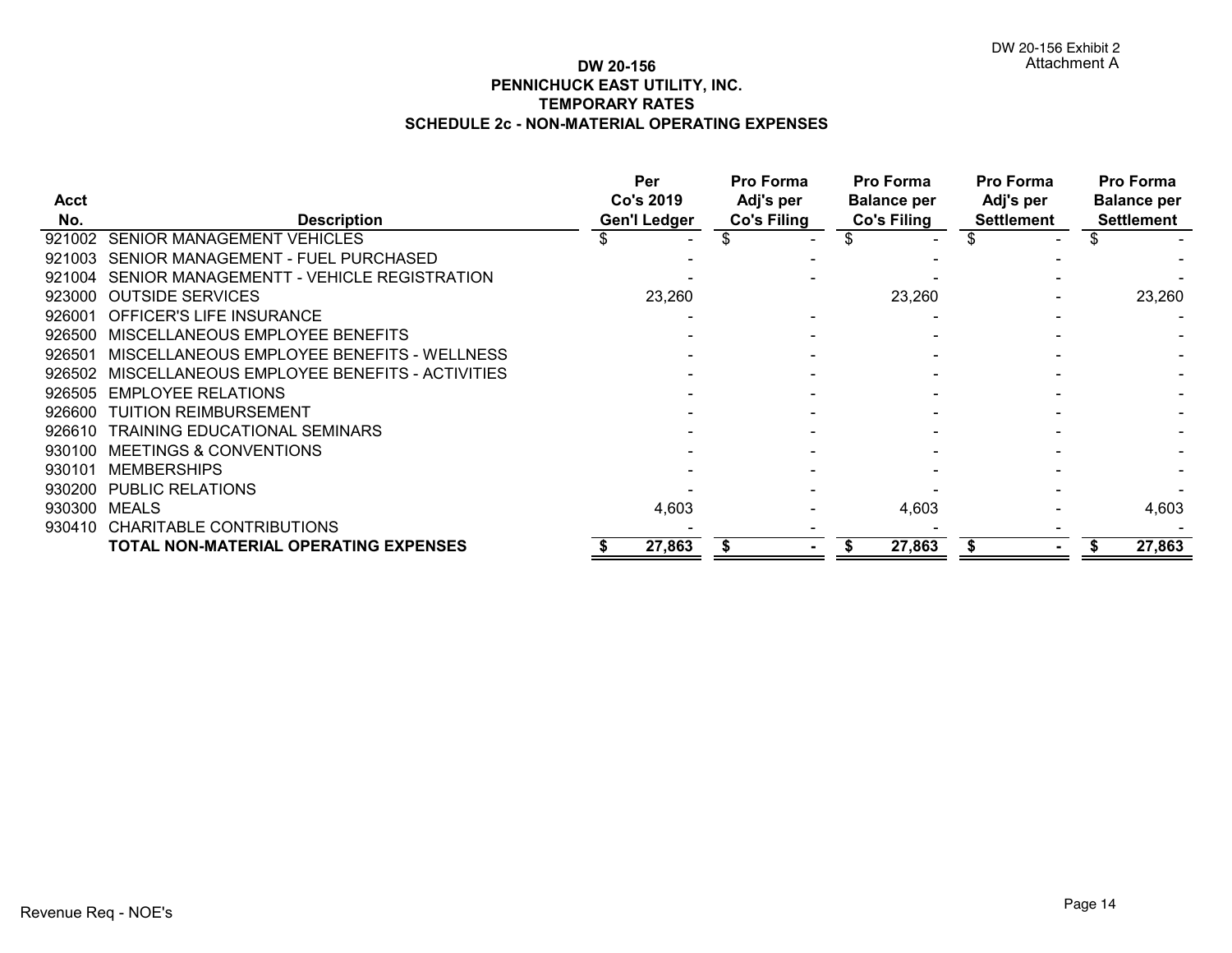# **DW 20-156 PENNICHUCK EAST UTILITY, INC.** TEMPORARY RATES<br>SCHEDULE 3 - PRO FORMA TEST YEAR DEBT SERVICE

|                                                     |                 |            |          |                                                     |               |           | PRO FORMA PRINCIPAL PAYMENTS |                   |                   |                                                   |                  | PRO FORMA INTEREST PAYMENTS |                    |                 |                      |                      |
|-----------------------------------------------------|-----------------|------------|----------|-----------------------------------------------------|---------------|-----------|------------------------------|-------------------|-------------------|---------------------------------------------------|------------------|-----------------------------|--------------------|-----------------|----------------------|----------------------|
|                                                     |                 |            |          |                                                     | 2019          | Pro Forma | Pro Forma                    | Adjustments       | <b>Pro Forma</b>  | 2019                                              | <b>Pro Forma</b> | Pro Forma                   | <b>Adjustments</b> | Pro Forma       | <b>PRO FORMA</b>     | <b>PRO FORMA</b>     |
|                                                     |                 |            |          | <b>OUTSTANDING</b>                                  | Principal     | Adj's per | <b>Princ Pmts</b>            | per               | <b>Princ Pmts</b> | Interest                                          | Adj's per        | Int Pmts                    | per                | <b>Int Pmts</b> | <b>DEBT SERVICE</b>  | <b>DEBT SERVICE</b>  |
| Holder                                              | Term            | Maturity   | Int Rate | <b>DEBT</b>                                         | Payments      | Co Filing | per Co Filing                | <b>Settlement</b> | per Settl'mnt     | Payments                                          | Co Filing        | per Co Filing               | <b>Settlement</b>  | per Settl'mnt   | PER CO FILING        | <b>PER SETTL'MNT</b> |
|                                                     |                 |            |          |                                                     |               |           |                              |                   |                   |                                                   |                  |                             |                    |                 |                      |                      |
| PRO FORMA TEST YEAR DEBT:                           |                 |            |          |                                                     |               |           |                              |                   |                   |                                                   |                  |                             |                    |                 |                      |                      |
| Outstanding Debt at 12/31/2019:                     |                 |            |          |                                                     |               |           |                              |                   |                   |                                                   |                  |                             |                    |                 |                      |                      |
| CoBank                                              | 20              | 03/01/30   | 5.950%   | 2,715,543<br>- \$                                   | 212,716<br>S. |           | 212,716<br>\$.               |                   | 212,716<br>- \$   | 120,540<br>S.                                     |                  | 120,540<br>\$.              |                    | 120,540         | 333,256<br>- \$      | 333,256              |
| State of NH SRF: Green Hills                        | 20              | 01/01/25   | 3.728%   | 113,245                                             | 17,325        |           | 17,325                       |                   | 17,325            | 4,689                                             |                  | 4,689                       |                    | 4,689           | 22,014               | 22,014               |
| State of NH SRF: Pelham Tank                        | 20              | 01/01/27   | 3.488%   | 242,897                                             | 30,114        |           | 30,114                       |                   | 30,114            | 9.044                                             |                  | 9,044                       |                    | 9,044           | 39.158               | 39,158               |
| State of NH SRF: Maple Hills                        | 20              | 06/01/30   | 2.952%   | 353,184                                             | 28,543        |           | 28,543                       |                   | 28,543            | 10,884                                            |                  | 10,884                      |                    | 10,884          | 39,427               | 39,427               |
| State of NH SRF: Birch Hill NC Loan                 | 20              | 12/01/31   | 2.864%   | 1,193,378                                           | 82,859        | (82.859)  |                              |                   |                   | 35,469                                            | (35.469)         |                             |                    |                 |                      |                      |
| State of NH SRF: Locke Lake - 2007                  | 20              | 05/01/30   | 2.952%   | 151.960                                             | 12.325        |           | 12,325                       |                   | 12,325            | 4.743                                             |                  | 4.743                       |                    | 4.743           | 17.068               | 17,068               |
| State of NH SRF: Locke Lake - 2011                  | 20              | 06/01/33   | 2.864%   | 227,937                                             | 6,427         |           | 6,427                        |                   | 6,427             | 6,724                                             |                  | 6,724                       |                    | 6.724           | 13,151               | 13,151               |
| State of NH SRF: Liberty Tree                       | 20              | 04/01/35   | 3.104%   | 334,930                                             | 8.013         |           | 8,013                        |                   | 8,013             | 10,651                                            |                  | 10,651                      |                    | 10,651          | 18.664               | 18,664               |
| State of NH SRF: Locke Lake - 2012                  | 20              | 12/01/33   | 2.720%   | 300.407                                             | 17,523        |           | 17,523                       |                   | 17,523            | 8.430                                             |                  | 8,430                       |                    | 8.430           | 25.953               | 25,953               |
| CoBank \$1.7M Loan (RX0848T4)                       | 10              | 06/20/23   | 3.620%   | 1,294,541                                           | 72,802        |           | 72,802                       |                   | 72,802            | 49,104                                            |                  | 49,104                      |                    | 49,104          | 121,906              | 121,906              |
| CoBank \$925K Loan (RX0848T3)                       | 20              | 06/20/33   | 4.250%   | 706.244                                             | 37,786        |           | 37,786                       |                   | 37,786            | 31,403                                            |                  | 31,403                      |                    | 31,403          | 69,189               | 69,189               |
| State of NH SRF: Locke Lake Dam Site - Phase 2      | 20              | 07/01/35   | 2.720%   | 327,933                                             | 16,785        |           | 16,785                       |                   | 16,785            | 9,168                                             |                  | 9,168                       |                    | 9,168           | 25,953               | 25,953               |
| State of NH SRF: Winwood & Monroe - Phase 1         | 20              | 07/01/36   | 2.720%   | 333,303                                             | 15,794        |           | 15,794                       |                   | 15,794            | 9,300                                             |                  | 9,300                       |                    | 9,300           | 25,094               | 25,094               |
| State of NH SRF: Winwood & Monroe - Phase 2         | 20              | 11/01/36   | 2.464%   | 349.020                                             | 16.530        |           | 16,530                       |                   | 16,530            | 8.821                                             |                  | 8,821                       |                    | 8.821           | 25.351               | 25,351               |
| State of NH SRF: W&E Main Replacement               | 20              | 08/01/36   | 2.616%   | 882,518                                             | 41,966        |           | 41,966                       |                   | 41,966            | 23,684                                            |                  | 23,684                      |                    | 23,684          | 65,650               | 65,650               |
| State of NH SRF: Hickorv & Averv                    | 20              | 04/01/36   | 2.720%   | 359.529                                             | 17.529        |           | 17,529                       |                   | 17,529            | 9.654                                             |                  | 9,654                       |                    | 9,654           | 27,183               | 27,183               |
| State of NH SRF: Hardwood Treatment Station         | 20              | 07/01/36   | 2.464%   | 491,091                                             | 23,832        |           | 23,832                       |                   | 23,832            | 12,420                                            |                  | 12,420                      |                    | 12,420          | 36,252               | 36,252               |
| CoBank \$625K Loan                                  | 25              | 03/06/40   | 4.900%   | 557,471                                             | 15,610        |           | 15,610                       |                   | 15,610            | 28,159                                            |                  | 28,159                      |                    | 28,159          | 43,769               | 43,769               |
| CoBank \$1.25M Loan T6 (1st Tranche)                | 25              | 11/01/41   | 4.200%   | 1,160,174                                           | 31,223        |           | 31,223                       |                   | 31,223            | 50,198                                            |                  | 50,198                      |                    | 50,198          | 81,421               | 81,421               |
| CoBank \$950K Loan T6 (2nd Tranche)                 | 25              | 11/01/41   | 4.830%   | 887,255                                             | 21,945        |           | 21,945                       |                   | 21,945            | 44,091                                            |                  | 44,091                      |                    | 44,091          | 66,036               | 66,036               |
| State of NH SRF: Locke Lake - Varney Road           | 20              | 11/01/37   | 1.960%   | 1,356,529                                           | 63,287        |           | 63,287                       |                   | 63,287            | 27,262                                            |                  | 27,262                      |                    | 27,262          | 90,549               | 90,549               |
| State of NH SRF: Brady Ave (Derry) - 2017           | 30              | 07/01/49   | 1.960%   | 563,319                                             | 5,633         |           | 5,633                        |                   | 5,633             | 16,196                                            |                  | 16,196                      |                    | 16,196          | 21,829               | 21,829               |
| State of NH SRF: Hillcrest Road (Litchfield) - 2017 | 20              | 09/01/39   | 1.960%   | 238,741                                             | 3,306         |           | 3,306                        |                   | 3,306             | 5,482                                             |                  | 5,482                       |                    | 5,482           | 8,788                | 8,788                |
| CoBank \$500K Loan (2017 Capital Projects)          | 25              | 05/20/43   | 5.330%   | 339,168                                             | 7,034         |           | 7,034                        |                   | 7,034             | 18,556                                            |                  | 18,556                      |                    | 18,556          | 25,590               | 25,590               |
| State of NH SRF: Merrimack River Crossing           | 20              | 09/01/39   | 1.960%   | 2,367,217                                           | 32,783        |           | 32,783                       |                   | 32,783            | 64,446                                            |                  | 64,446                      |                    | 64,446          | 97,229               | 97,229               |
| CoBank \$1.153M Loan T9 (2018 QCP's)                | 25              | 06/01/44   | 4.380%   | 1,144,579                                           | 8,421         |           | 8,421                        |                   | 8,421             | 18,326                                            |                  | 18,326                      |                    | 18,326          | 26,747               | 26,747               |
| State of NH SRF: Locke Lake - Georgetown Main       | 30 <sup>2</sup> | <b>TBD</b> | 2.704%   | 958.333                                             |               |           |                              |                   |                   |                                                   |                  |                             |                    |                 |                      |                      |
| Sub-total: 2019 Outstanding Debt                    |                 |            |          | 19.950.446                                          | 848.111       | (82, 859) | 765,252                      |                   | 765,252           | 637.444                                           | (35.469)         | 601,975                     |                    | 601,975         | 1.367.227            | 1,367,227            |
|                                                     |                 |            |          |                                                     |               |           |                              |                   |                   |                                                   |                  |                             |                    |                 |                      |                      |
| New Debt Acquired during 2020:                      |                 |            |          |                                                     |               |           |                              |                   |                   |                                                   |                  |                             |                    |                 |                      |                      |
| CoBank \$800K Loan (2019 QCP's)                     | 25              | 12/20/45   | 3.980%   | 800.122                                             |               |           |                              |                   |                   |                                                   |                  |                             |                    |                 |                      |                      |
| Sub-total: 2020 New Debt                            |                 |            |          | 800.122                                             |               |           |                              | $\overline{a}$    |                   |                                                   |                  |                             |                    |                 |                      |                      |
|                                                     |                 |            |          |                                                     |               |           |                              |                   |                   |                                                   |                  |                             |                    |                 |                      |                      |
| Intercompanv Debt:                                  |                 |            |          |                                                     |               |           |                              |                   |                   |                                                   |                  |                             |                    |                 |                      |                      |
| Penn Corp: Refinanced \$1,701,516 Loans - 2018      | 30              | 05/01/48   | 3.200%   | 1.646.609                                           | 35,001        |           | 35,001                       | $\sim$            | 35,001            | 53,301                                            |                  | 53,301                      |                    | 53,301          | 88,302               | 88,302               |
| Penn Corp: Refinanced \$1.157.403 NC Loan - 2018    | 30 <sup>2</sup> | 05/01/48   | 3.200%   | 1.120.054                                           | 23.808        | (23.808)  |                              |                   |                   | 36.256                                            | (36.256)         |                             |                    |                 |                      |                      |
| Sub-total: Intercompany Debt                        |                 |            |          | 2.766.663                                           | 58,809        | (23.808)  | 35,001                       |                   | 35,001            | 89.557                                            | (36.256)         | 53,301                      |                    | 53,301          | 88.302               | 88,302               |
|                                                     |                 |            |          |                                                     |               |           |                              |                   |                   |                                                   |                  |                             |                    |                 |                      |                      |
| PRO FORMA TEST YEAR TOTALS                          |                 |            |          | \$ 23.517.231 \$ 906.920 \$ (106.667) \$ 800.253 \$ |               |           |                              |                   |                   | - \$ 800,253 \$ 727,001 \$ (71,725) \$ 655,276 \$ |                  |                             | $\sim$             | -S              | 655.276 \$ 1.455.529 | 1.455.529            |